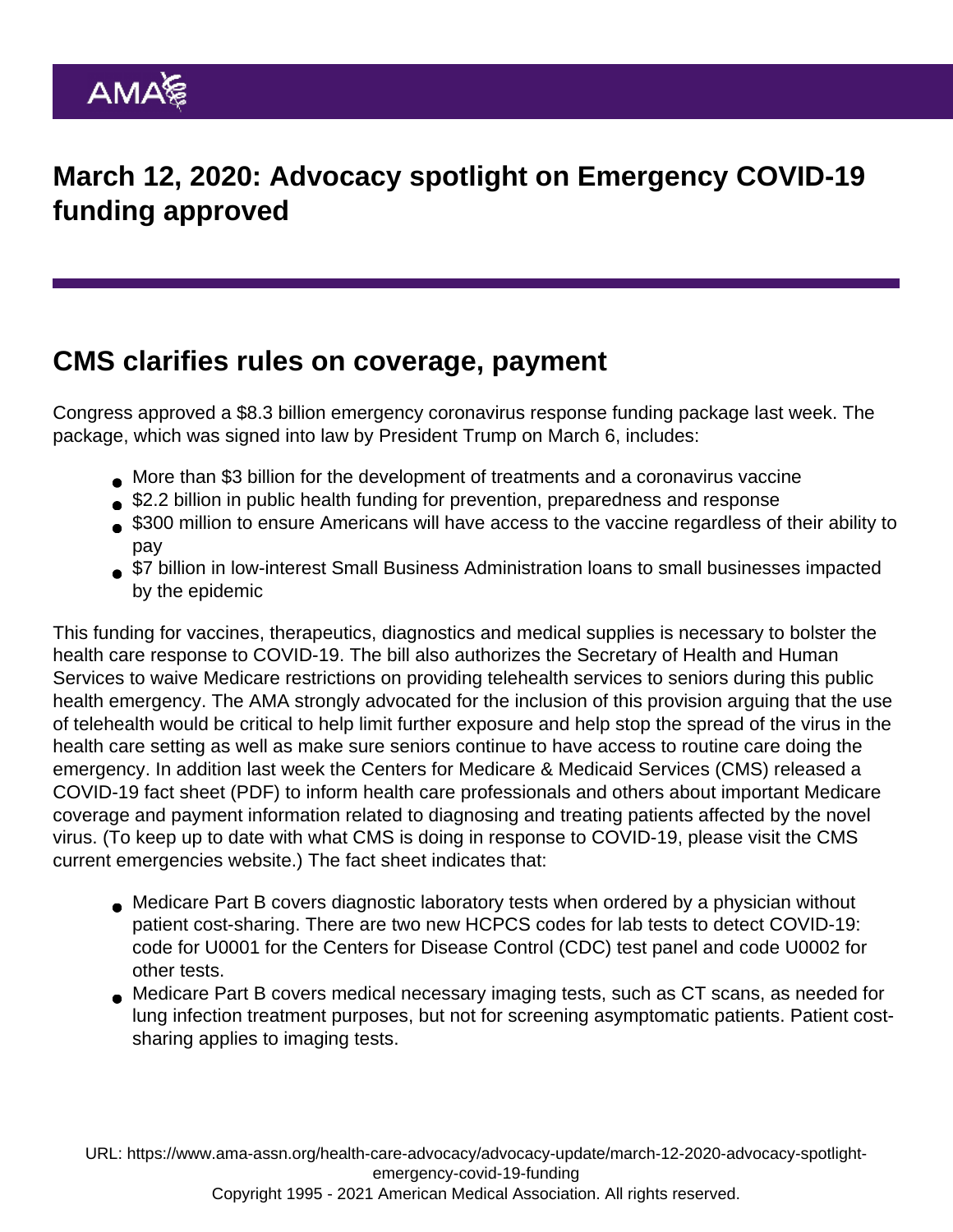- Medicare Part B covers certain preventive vaccines (flu, pneumonia, Hepatitis B) with no cost-sharing. Under current law, if a vaccine is developed for COVID-19, CMS indicates that the vaccine will be covered under Part D and will be required to be covered by all Part D plans.
- Medicare Part A covers inpatient hospital care. There is a deductible of \$1,408.
- If a patient needs to be quarantined in a hospital, the hospital cannot charge the patient for a private room if the private room is medically necessary, nor is there an additional hospital deductible if a patient has been discharged from an inpatient stay but must remain in the hospital under quarantine.
- The Medicare physician payment schedule covers online digital evaluation and management services for patients, which may be billed using Current Procedural Terminology (CPT®) codes 99241-99243. These services are for established patients only, and the fact sheet indicates they must be initiated by the patient, but practices can educate patients about the availability of these services prior to patients initiating them. (Medicare also pays for "virtual check-ins" using HCPCS code G2012, which may include telephone calls.)
- Patients living in rural areas may use communication technology to have visits with their physicians at sites of service known as telehealth originating sites that use real-time audio and video.
- Medicare covers ground ambulance transportation to a hospital or skilled nursing facility when transportation in any other vehicle could endanger the patient's health.
- For patients with Medicare Advantage, the Medicare Advantage plan must cover all medically necessary Part A and B services covered under original Medicare.

To empower surveillance and laboratory testing in response to the spread of the novel coronavirus, the AMA announced a unique [CPT®](https://www.ama-assn.org/press-center/press-releases/cpt-fast-tracking-code-development-novel-coronavirus-test) code for reporting novel coronavirus tests will be considered at a special CPT Editorial Panel meeting this week. If approved, the new CPT code will support the response to the urgent public health need for streamlined reporting of novel coronavirus testing offered by hospitals, health systems and laboratories in the United States. On a separate note, a malicious email phishing attack pretending to be the live map for COVID-19 Global Cases from John Hopkins University could pose a risk to physician cybersecurity. [Learn more](https://www.ama-assn.org/practice-management/sustainability/physician-cybersecurity) about this scam and protecting your practice against cyber security threats. Since the beginning of the COVID-19 outbreak, the AMA has been providing physicians with the latest clinical guidance from the CDC to help them evaluate, test and care for patients under investigation for COVID-19, as well as guidance to help protect physicians and other health care workers from illness. The AMA will continue to keep physicians informed of the CDC's resources and updates, including on the [AMA's COVID-19 online](https://www.ama-assn.org/delivering-care/public-health/covid-19-2019-novel-coronavirus-resource-center-physicians) [resource center](https://www.ama-assn.org/delivering-care/public-health/covid-19-2019-novel-coronavirus-resource-center-physicians), the [Physician's Guide to COVID-19](https://www.ama-assn.org/delivering-care/public-health/physicians-guide-covid-19) and via social media and direct communications. Additionally, the AMA's JAMA Network has a comprehensive overview of the coronavirus—including epidemiology, infection control and prevention recommendations—available for free on its [JN Learning](https://edhub.ama-assn.org/jn-learning/module/2759815) [website.](https://edhub.ama-assn.org/jn-learning/module/2759815)

URL: [https://www.ama-assn.org/health-care-advocacy/advocacy-update/march-12-2020-advocacy-spotlight](https://www.ama-assn.org/health-care-advocacy/advocacy-update/march-12-2020-advocacy-spotlight-emergency-covid-19-funding)[emergency-covid-19-funding](https://www.ama-assn.org/health-care-advocacy/advocacy-update/march-12-2020-advocacy-spotlight-emergency-covid-19-funding) Copyright 1995 - 2021 American Medical Association. All rights reserved.